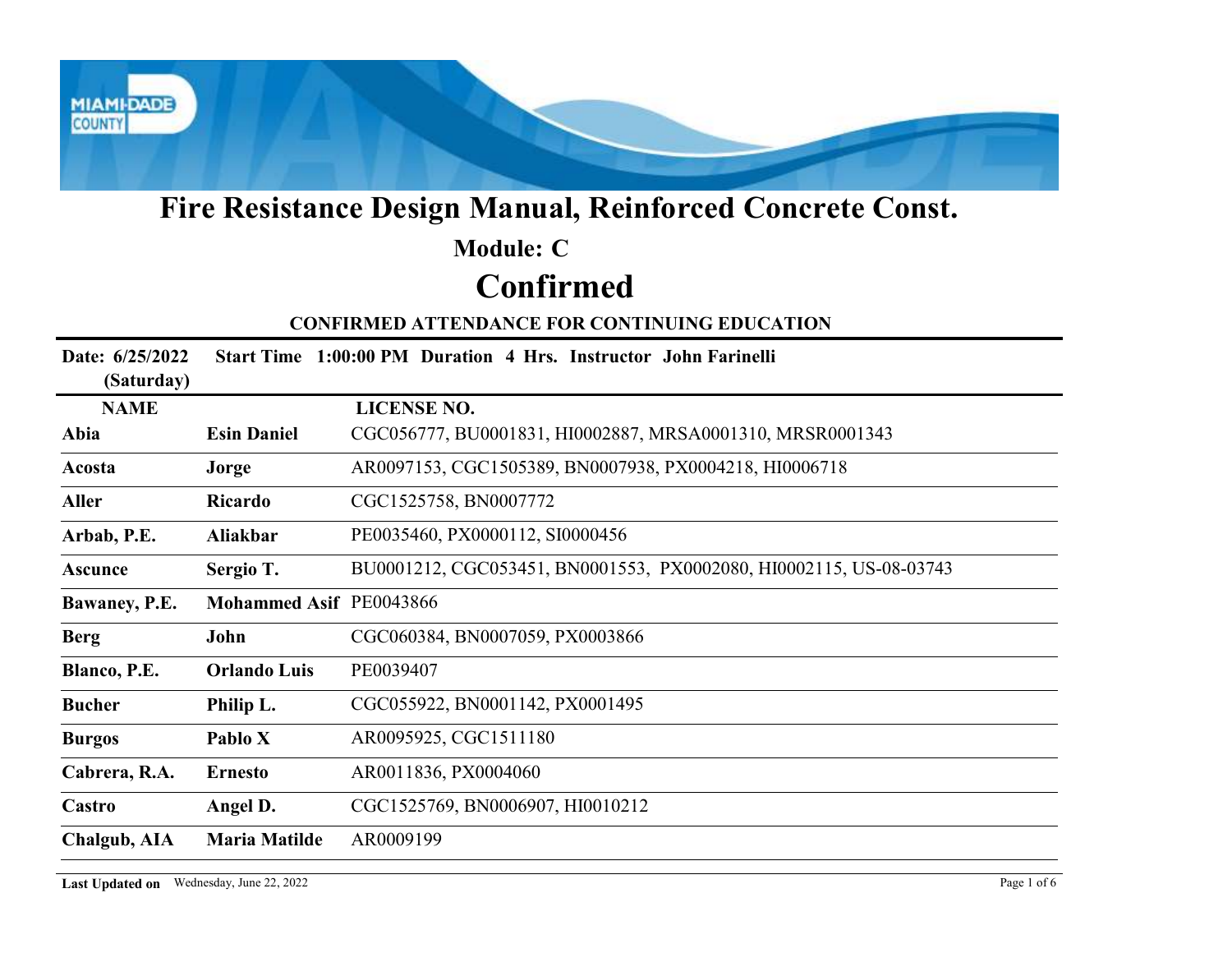

## Confirmed Module: C

|                                          |                   | Fire Resistance Design Manual, Reinforced Concrete Const.                      |
|------------------------------------------|-------------------|--------------------------------------------------------------------------------|
|                                          |                   | <b>Module: C</b>                                                               |
|                                          |                   | <b>Confirmed</b>                                                               |
|                                          |                   | <b>CONFIRMED ATTENDANCE FOR CONTINUING EDUCATION</b>                           |
| Date: 6/25/2022<br>(Saturday)            |                   | Start Time 1:00:00 PM Duration 4 Hrs. Instructor John Farinelli                |
| <b>NAME</b>                              |                   | <b>LICENSE NO.</b>                                                             |
| Chamoun                                  | Gabi T.           | CGC1507104, BU0002060, BN0005856, PX0003056                                    |
| Del Pino, P.E.                           | Carlos            | PE0059888                                                                      |
| <b>Del Valle</b>                         | Lawrence A.       | BN0008069, CGC1527746                                                          |
| Errickson                                | <b>Spencer P.</b> | CGC048557, BN00003974, PX0001933                                               |
| Estopiñan                                | Pedro A.          | CBC1254130, CCC1326988, BN0003316, PX0001622, HI0003312                        |
| Fatora                                   | Robert J.         | CGC016535, BN0004480, PX0002592, HI0006568                                     |
| Fernandez                                | Ulises A.         | BU0001877, CCC1328637, CGC062492, BN0006181, PX0003265, SRI0000121             |
| Gandia                                   | Michael R.        | CGC1512965, BN0007424                                                          |
| Garcell                                  | Joseph E.         | CGC003113, BN0001362                                                           |
| Garcia                                   | <b>Orestes R.</b> | AR0010523                                                                      |
| Guzman                                   | Reinhold J.       | CGC047308, BN0007977, HI0007039                                                |
| <b>Hatley</b>                            | Donald R.         | CGC031503, BN0000841, PX0004533                                                |
| <b>Hatten</b>                            | Joseph M.         | BU0001367, CGC023753, BN0004050, PX0002066, ER13012761, EC13007188, HI0002284, |
| Last Updated on Wednesday, June 22, 2022 |                   | Page 2 of 6                                                                    |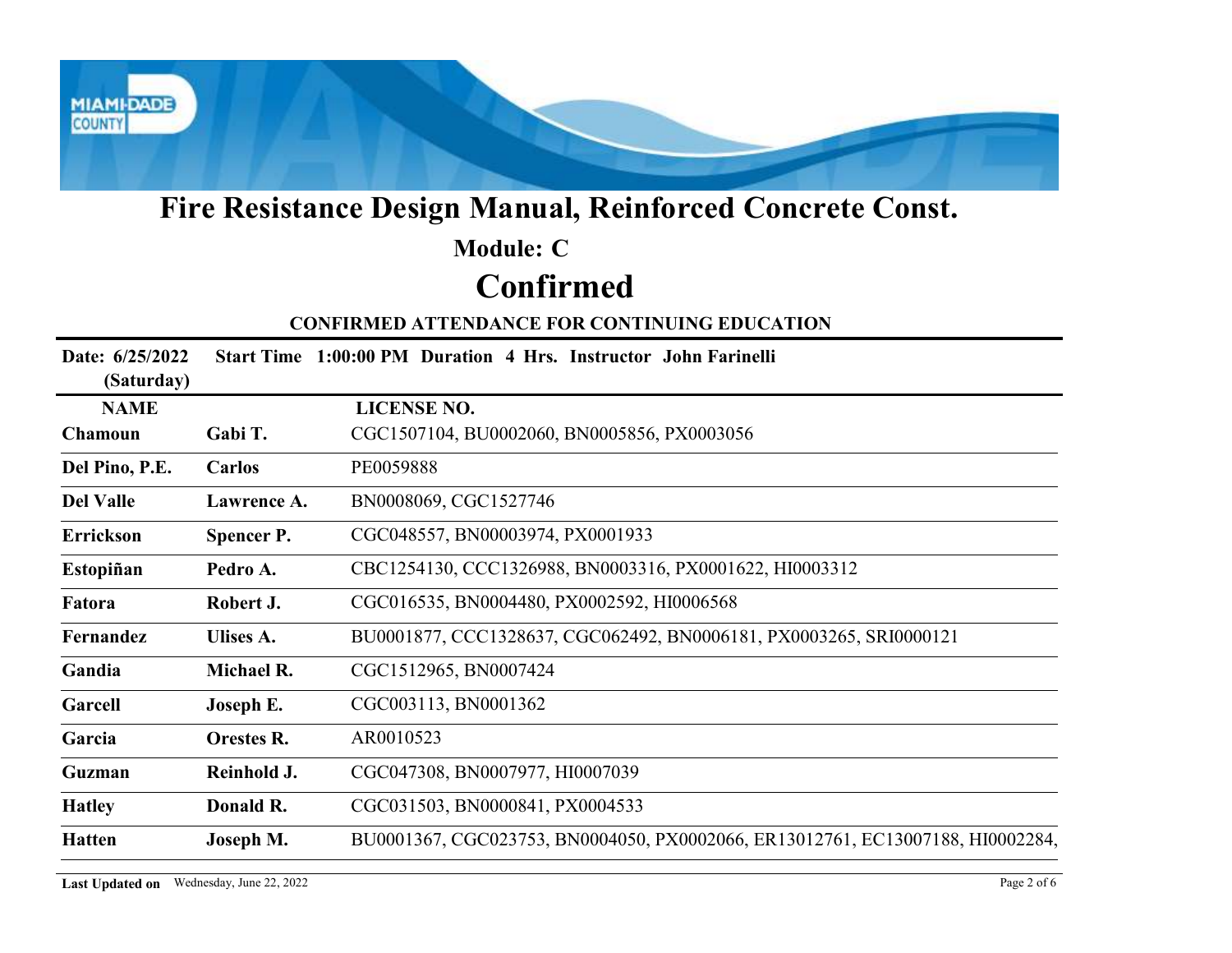

## Confirmed Module: C

|                               |                                          | Fire Resistance Design Manual, Reinforced Concrete Const.                                    |
|-------------------------------|------------------------------------------|----------------------------------------------------------------------------------------------|
|                               |                                          | <b>Module: C</b>                                                                             |
|                               |                                          | <b>Confirmed</b>                                                                             |
|                               |                                          | <b>CONFIRMED ATTENDANCE FOR CONTINUING EDUCATION</b>                                         |
| Date: 6/25/2022<br>(Saturday) |                                          | Start Time 1:00:00 PM Duration 4 Hrs. Instructor John Farinelli                              |
| <b>NAME</b>                   |                                          | <b>LICENSE NO.</b>                                                                           |
| Hernandez Jr.                 | Luis B.                                  | CCC1329439, CGC060017, BU0001951, BN0004572, PX0002392, HI0006154, ICC5150878,               |
| <b>Jarahpour</b>              | <b>Mohsen</b>                            | CGC060450, BN0004362, PX0002273, SF194664, CFMUS-05-01734                                    |
| Jean, P.E.                    | Mare A.                                  | PE0070042, BU0001980                                                                         |
| Jebian                        | Antonio                                  | PBI0002325, CBC0047685                                                                       |
| Koliwala                      |                                          | Muhammad Sale BU0001351, CGC059496, CCC051543, BN000922, PX0001509, SRI000010, HI0003067, CT |
| Landa, R.A.                   | <b>Lissette</b>                          | AR0016092                                                                                    |
| Lanza, R.A.                   | <b>Carlos</b>                            | AR0016081, BU0001192, CGC055070, CCC056693, BN0002598, HI0004710                             |
| Larrieu, R.A.                 | Oscar A.                                 | RA0094949, AIA30174723                                                                       |
| Mantilla                      | <b>Evelio</b>                            | CGC061858, CCC1327435, BU0001776, BN0005720, PX0002951, SRI000098, HI0001890                 |
| Medrano, P.E.                 | Leonel A.                                | PE0049338, BU0001583, CGC058799, BN0002989, PX00001517                                       |
| Mitrani, P.E.                 | Jose D.                                  | PE0019943, CGC011620, BN0003480, PX0001437                                                   |
| <b>Navarrete</b>              | Dennis                                   | CGC1516729, BN0007569                                                                        |
| Palacio                       | Gabriel R.                               | BN0002016, CGC032729, CGC1523591                                                             |
|                               | Last Updated on Wednesday, June 22, 2022 | Page 3 of 6                                                                                  |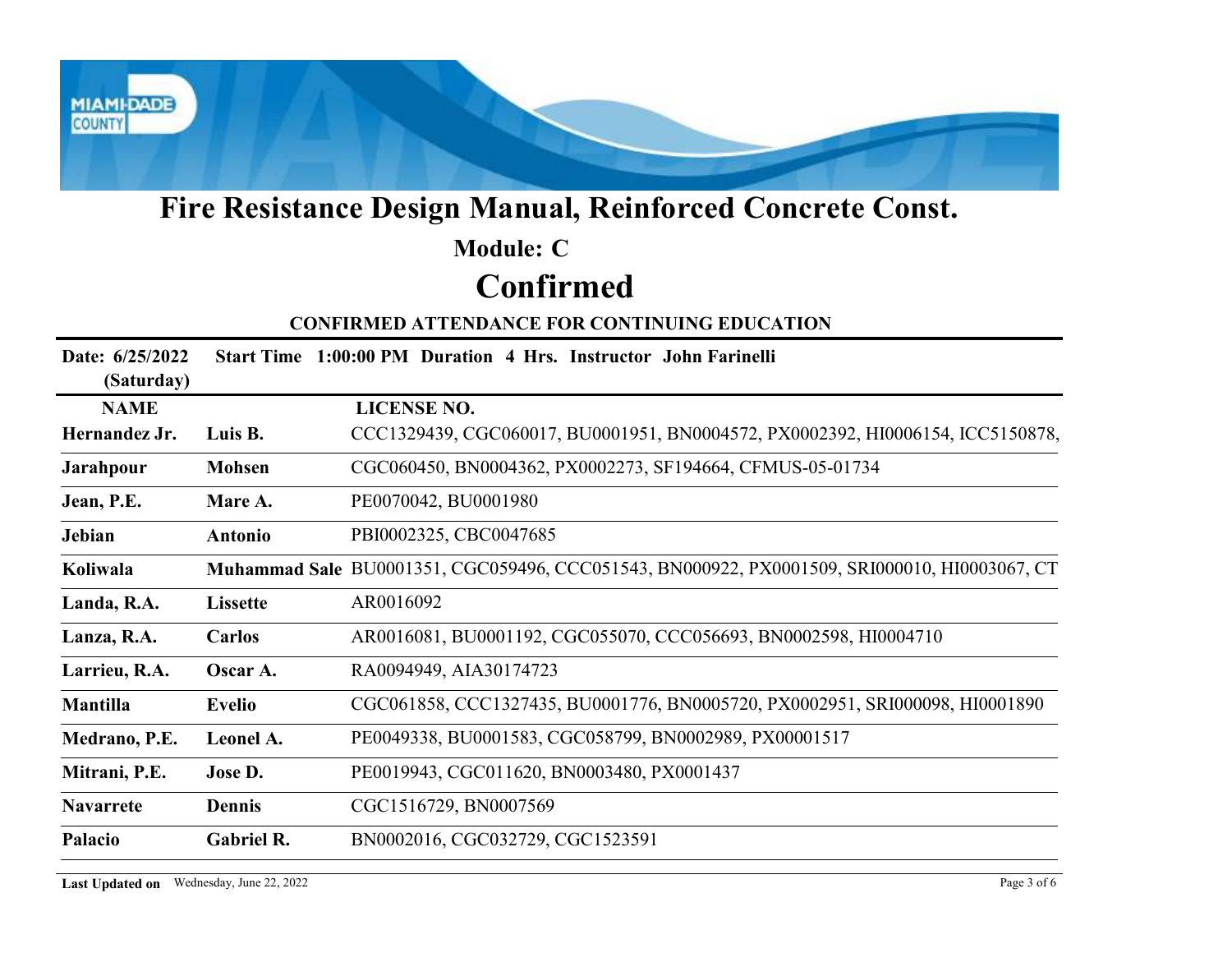

## Confirmed Module: C

|                               |                                          | Fire Resistance Design Manual, Reinforced Concrete Const.                    |
|-------------------------------|------------------------------------------|------------------------------------------------------------------------------|
|                               |                                          | <b>Module: C</b>                                                             |
|                               |                                          | <b>Confirmed</b>                                                             |
|                               |                                          | <b>CONFIRMED ATTENDANCE FOR CONTINUING EDUCATION</b>                         |
| Date: 6/25/2022<br>(Saturday) |                                          | Start Time 1:00:00 PM Duration 4 Hrs. Instructor John Farinelli              |
| <b>NAME</b>                   |                                          | <b>LICENSE NO.</b>                                                           |
| Palacio                       | <b>Eliezer</b>                           | BU0001342, CCC058277, CGC061589, BN0004024, PX0001985, HI0002233, MRSA761, M |
| Paula                         | <b>Jaselyn</b>                           | BN0007076, CGC1523789                                                        |
| Perdigon                      | Gerardo A.                               | CGC057876, CCC1328068, BN0003686, SRI0000108                                 |
| <b>Perez</b>                  | Roldan                                   | BN0007344, CGC1516733, PBP0001371                                            |
| <b>Perez</b>                  | Alexander J.                             | CGC1524912, BN0007829, PX0004671                                             |
| <b>Perez Bracho</b>           | Herminia C.                              | CGC1508164, BN0006611, PX0003562, US-09-04792                                |
| Perez, P.E.                   | Manuel                                   | PX0000625, PE0044103                                                         |
| Perl                          | Allen M.                                 | CGC060439, BN0004678, PX0004664                                              |
| Ray                           | <b>John Kevin</b>                        | BU0000981, CCC057512, CGC058200, BN0002676, PX0001313, SFP0000004            |
| Rojas                         | Edward A.                                | CGC061059, CCC057494, CCC1332371, BU0001758, BN0005664, PX0002858, SRI000008 |
| Rousseau, P.E.                | Jose M.                                  | BU0001827, CGC1511683, BN0004948, PE0058749                                  |
| Rubi                          | Richard                                  | BU0001551, CBC057728, CGC1505439, CCC058190, BN0004303, PX0002533, SRI000006 |
| Salas, P.E.                   | <b>Gladys N.</b>                         | CGC057772, BN0002931, PX0001401, PE0050648                                   |
|                               | Last Updated on Wednesday, June 22, 2022 | Page 4 of 6                                                                  |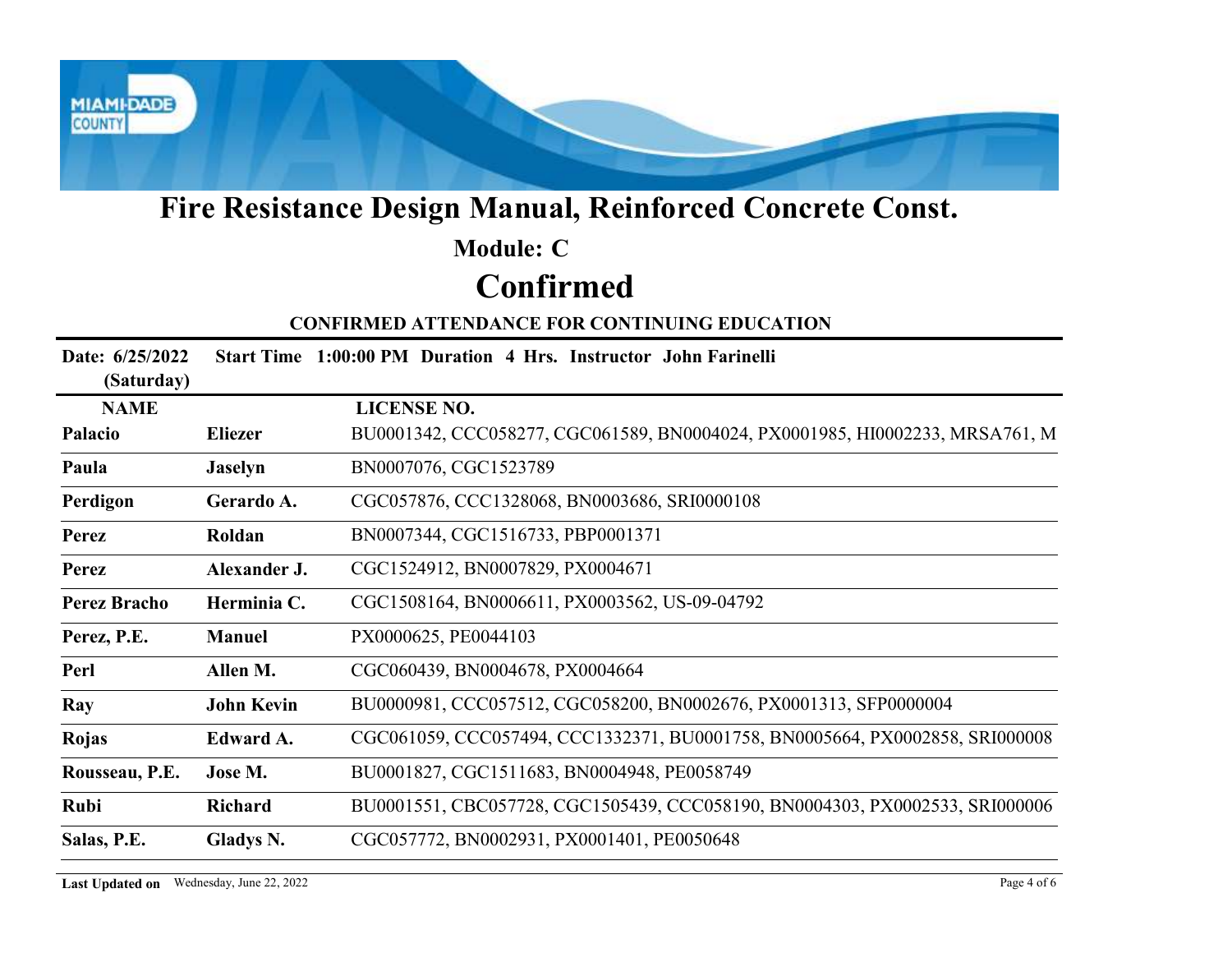

## Confirmed Module: C

|                               |                   | Fire Resistance Design Manual, Reinforced Concrete Const.          |
|-------------------------------|-------------------|--------------------------------------------------------------------|
|                               |                   | <b>Module: C</b>                                                   |
|                               |                   | <b>Confirmed</b>                                                   |
|                               |                   | <b>CONFIRMED ATTENDANCE FOR CONTINUING EDUCATION</b>               |
| Date: 6/25/2022<br>(Saturday) |                   | Start Time 1:00:00 PM Duration 4 Hrs. Instructor John Farinelli    |
| <b>NAME</b>                   |                   | <b>LICENSE NO.</b>                                                 |
| <b>Salazar</b>                | Manuel A.         | CAC056759, CMC1249850, CGC1531058, BU0002156, BN0005189, PX0002937 |
| Salgueiro, P.E.               | Ana M.            | PE0042729, BU0001930, BN0006218, PX0003236                         |
| Sanchez                       | Jose C.           | EC0002029, BN0002860, PX0001241                                    |
| Sanchez                       | <b>Arnulfo</b>    | AR0093254                                                          |
| Santiago, P.E.                | <b>Eugenio M.</b> | PE0019673, BU0001124, CFM0500803759                                |
| <b>Santos</b>                 | <b>Vicky</b>      | CGC1522311, PBP0001318, PBI0002261                                 |
| <b>Sargent</b>                | Gary              | EC0002014, CGC057204                                               |
| <b>Scull</b>                  | Ignacio G.        | CGC052745, CCC1328350, BN0005665, PX0002928                        |
| Sharma, P.E.                  | Rajesh K.         | PE0072076, BN0006372, PX0003427, SRI0000132                        |
| Sierra Salazar                | Carlos A.         | AR0095615, CBC1260395                                              |
|                               | Christopher       | CGC061019, BN0004266, PX0002310                                    |
| Suleman                       |                   |                                                                    |
| Tarafa                        | Rene F.           | CGC061887, BN0003281, PX0001481, RG291103766, 93B009343            |